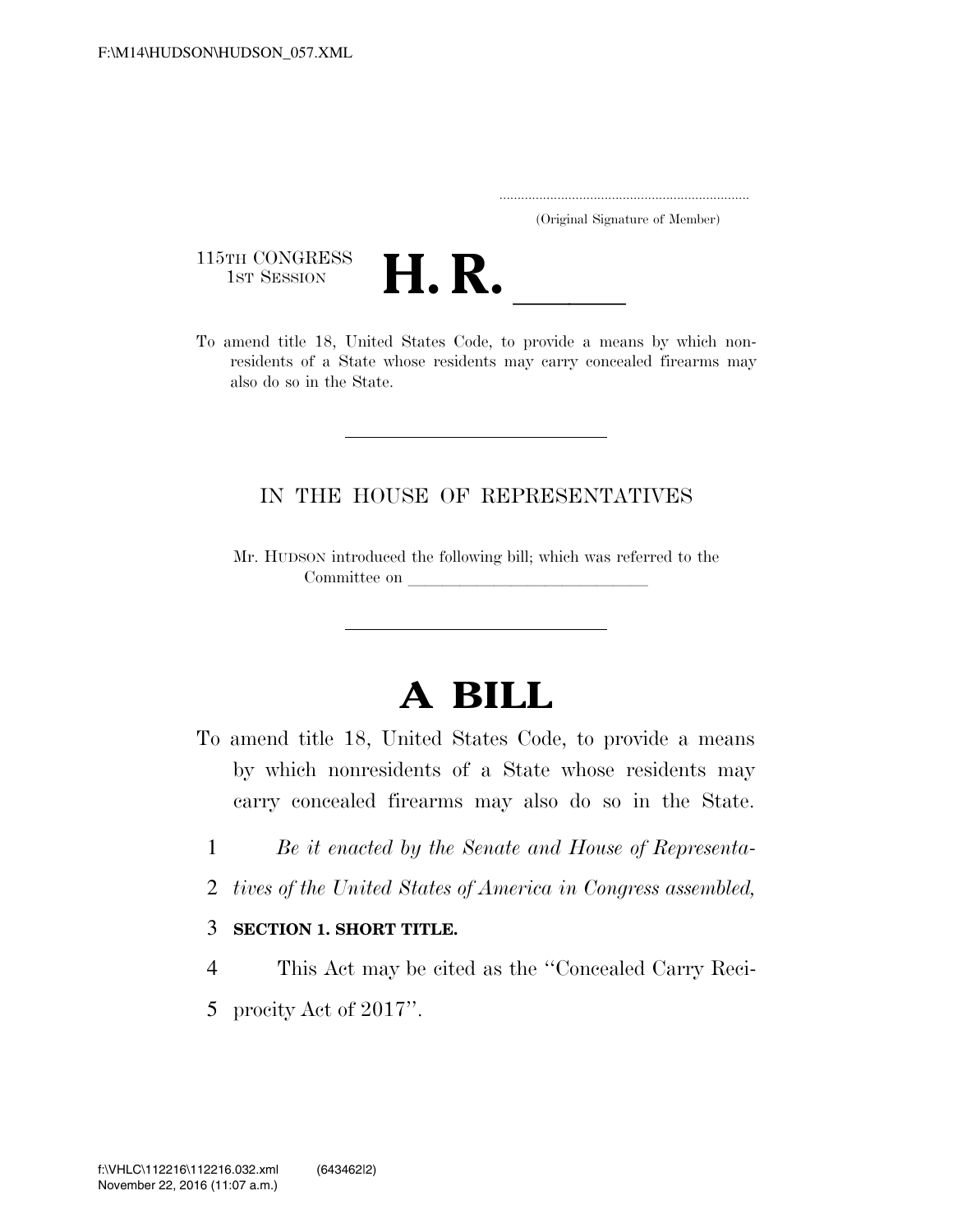$\mathfrak{D}$ 

## **SEC. 2. RECIPROCITY FOR THE CARRYING OF CERTAIN CONCEALED FIREARMS.**

 (a) IN GENERAL.—Chapter 44 of title 18, United States Code, is amended by inserting after section 926C the following:

## **''§ 926D. Reciprocity for the carrying of certain con-cealed firearms**

 ''(a) Notwithstanding any provision of the law of any State or political subdivision thereof (except as provided in subsection (b)), a person who is not prohibited by Fed- eral law from possessing, transporting, shipping, or receiv- ing a firearm, who is carrying a valid identification docu- ment containing a photograph of the person, and who is carrying a valid license or permit which is issued pursuant to the law of a State and which permits the person to carry a concealed firearm or is entitled to carry a con- cealed firearm in the State in which the person resides, may possess or carry a concealed handgun (other than a machinegun or destructive device) that has been shipped or transported in interstate or foreign commerce, in any State, other than the State of residence of the person, that—

23 ''(1) has a statute under which residents of the State may apply for a license or permit to carry a concealed firearm; or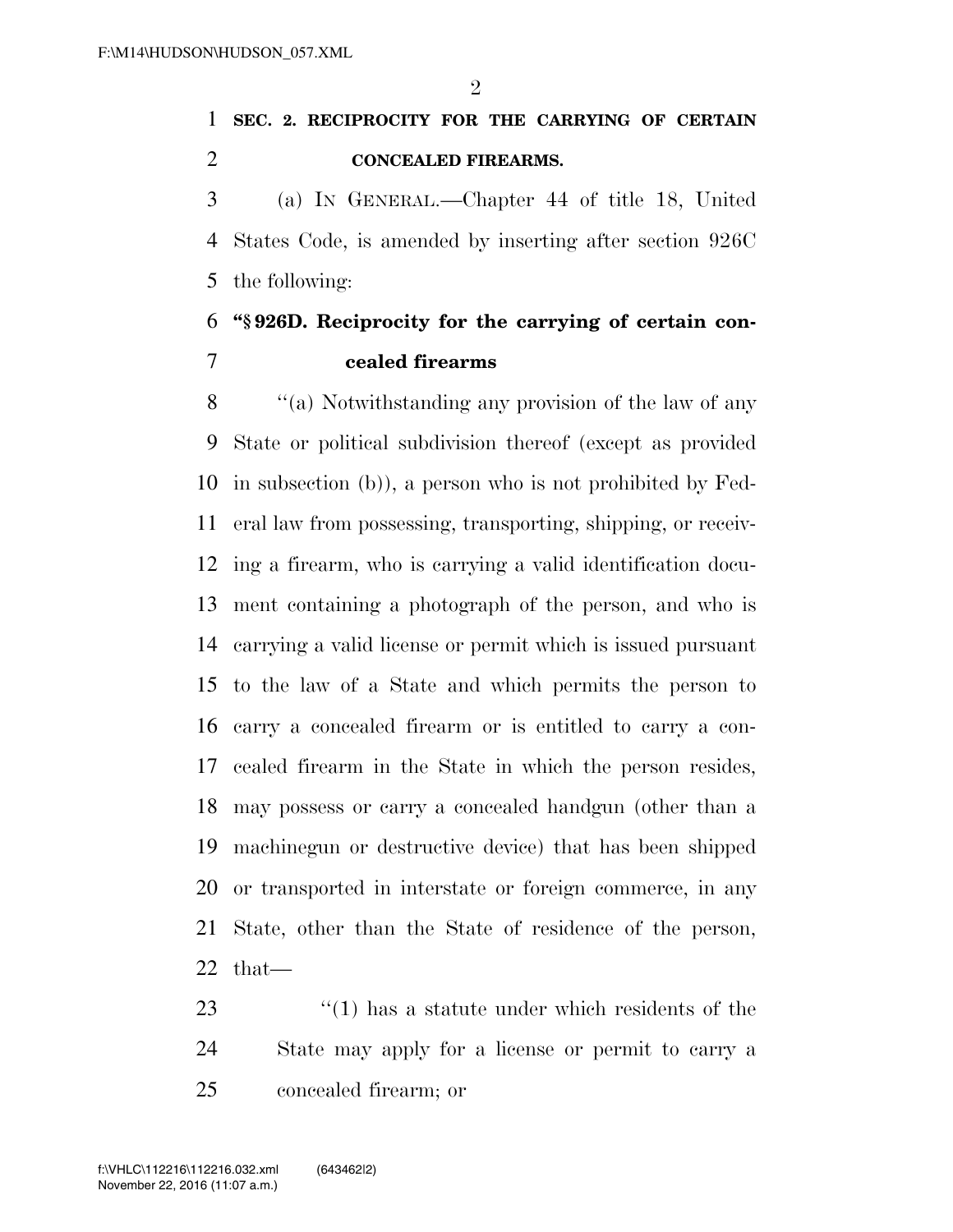1 ''(2) does not prohibit the carrying of concealed firearms by residents of the State for lawful pur-poses.

 ''(b) This section shall not be construed to supersede or limit the laws of any State that—

 ''(1) permit private persons or entities to pro- hibit or restrict the possession of concealed firearms on their property; or

 ''(2) prohibit or restrict the possession of fire- arms on any State or local government property, in-stallation, building, base, or park.

 ''(c)(1) A person who carries or possesses a concealed handgun in accordance with subsections (a) and (b) may not be arrested or otherwise detained for violation of any law or any rule or regulation of a State or any political subdivision thereof related to the possession, transpor- tation, or carrying of firearms unless there is probable cause to believe that the person is doing so in a manner not provided for by this section. Presentation of facially valid documents as specified in subsection (a) is prima facie evidence that the individual has a license or permit as required by this section.

 ''(2) When a person asserts this section as a defense in a criminal proceeding, the prosecution shall bear the burden of proving, beyond a reasonable doubt, that the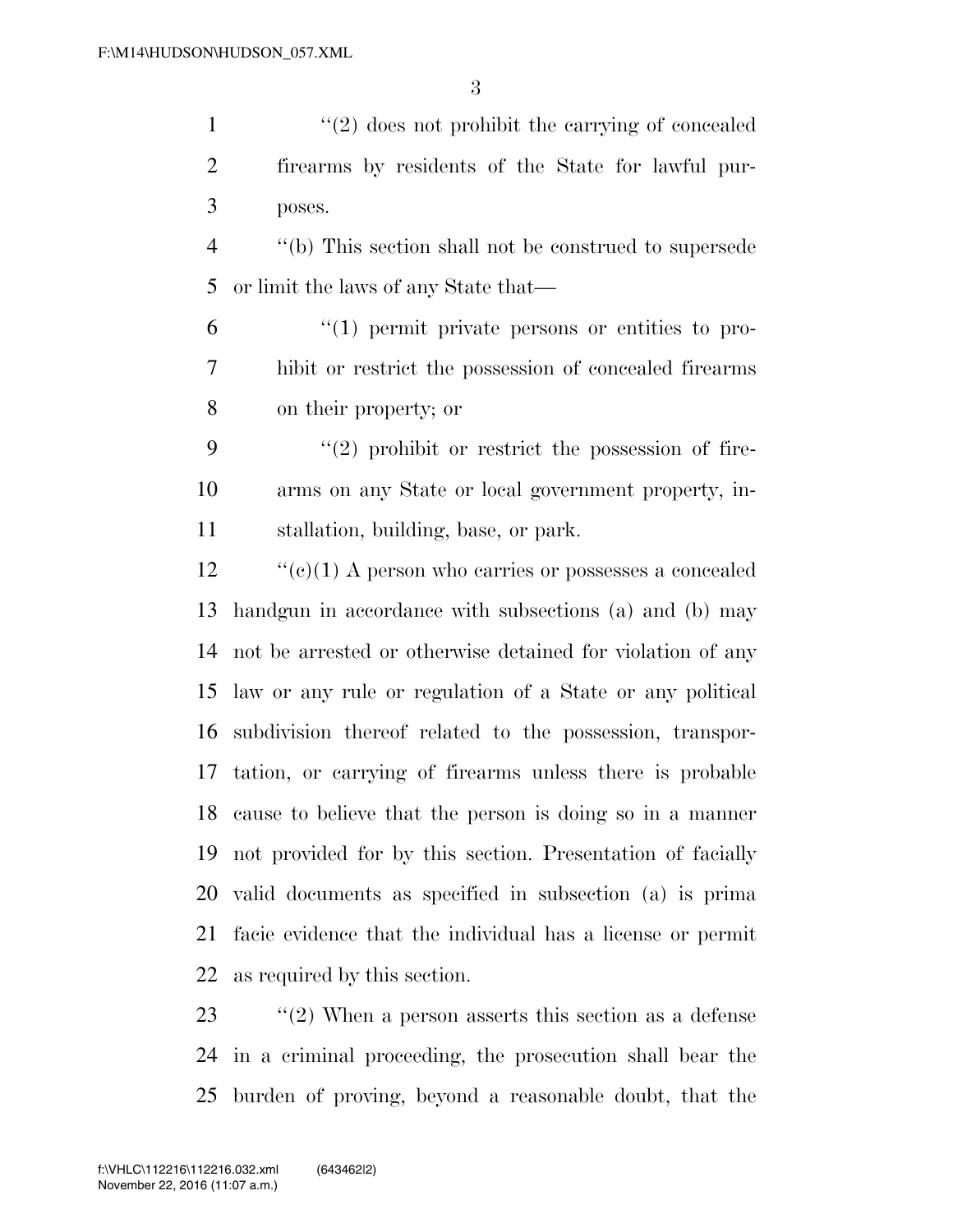conduct of the person did not satisfy the conditions set forth in subsections (a) and (b).

 ''(3) When a person successfully asserts this section as a defense in a criminal proceeding, the court shall award the prevailing defendant a reasonable attorney's fee.

 ''(d)(1) A person who is deprived of any right, privi- lege, or immunity secured by this section, under color of any statute, ordinance, regulation, custom, or usage of any State or any political subdivision thereof, may bring an action in any appropriate court against any other person, including a State or political subdivision thereof, who causes the person to be subject to the deprivation, for damages or other appropriate relief.

 ''(2) The court shall award a plaintiff prevailing in an action brought under paragraph (1) damages and such other relief as the court deems appropriate, including a reasonable attorney's fee.

 ''(e) In subsection (a), the term 'identification docu- ment' means a document made or issued by or under the authority of the United States Government, a State, or a political subdivision of a State which, when completed with information concerning a particular individual, is of a type intended or commonly accepted for the purpose of identification of individuals.''.